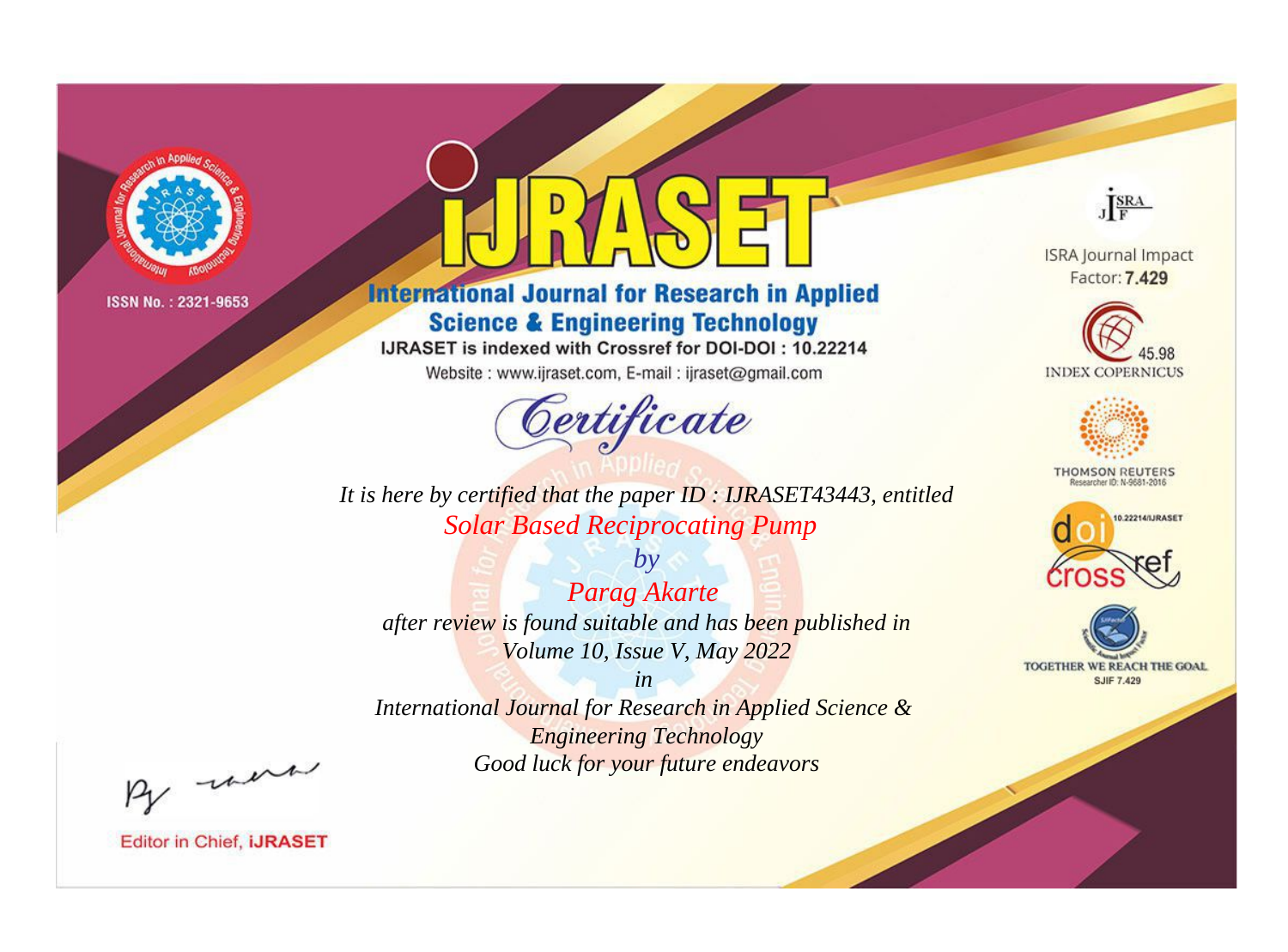

# **International Journal for Research in Applied Science & Engineering Technology**

IJRASET is indexed with Crossref for DOI-DOI: 10.22214

Website: www.ijraset.com, E-mail: ijraset@gmail.com



**ISRA Journal Impact** 

JERA

Factor: 7.429





**THOMSON REUTERS** 



TOGETHER WE REACH THE GOAL **SJIF 7.429** 

*It is here by certified that the paper ID : IJRASET43443, entitled Solar Based Reciprocating Pump*

*by Saurabh Vaidya after review is found suitable and has been published in Volume 10, Issue V, May 2022*

*in* 

*International Journal for Research in Applied Science & Engineering Technology Good luck for your future endeavors*

By morn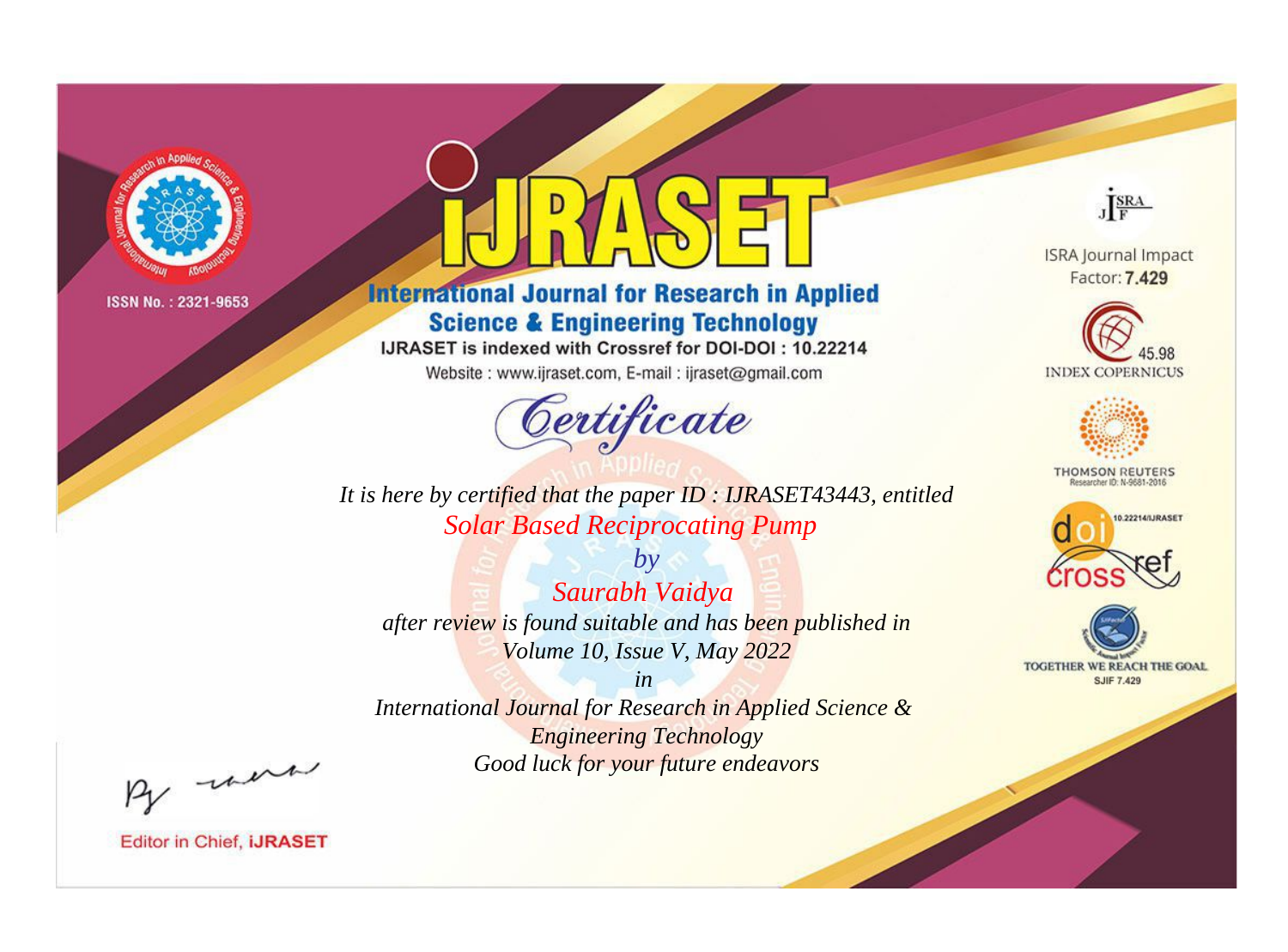

# **International Journal for Research in Applied Science & Engineering Technology**

IJRASET is indexed with Crossref for DOI-DOI: 10.22214

Website: www.ijraset.com, E-mail: ijraset@gmail.com



**ISRA Journal Impact** Factor: 7.429

JERA





**THOMSON REUTERS** 



TOGETHER WE REACH THE GOAL **SJIF 7.429** 

*It is here by certified that the paper ID : IJRASET43443, entitled Solar Based Reciprocating Pump*

*by Vaibhav Ingole after review is found suitable and has been published in Volume 10, Issue V, May 2022*

*in* 

*International Journal for Research in Applied Science & Engineering Technology Good luck for your future endeavors*

By morn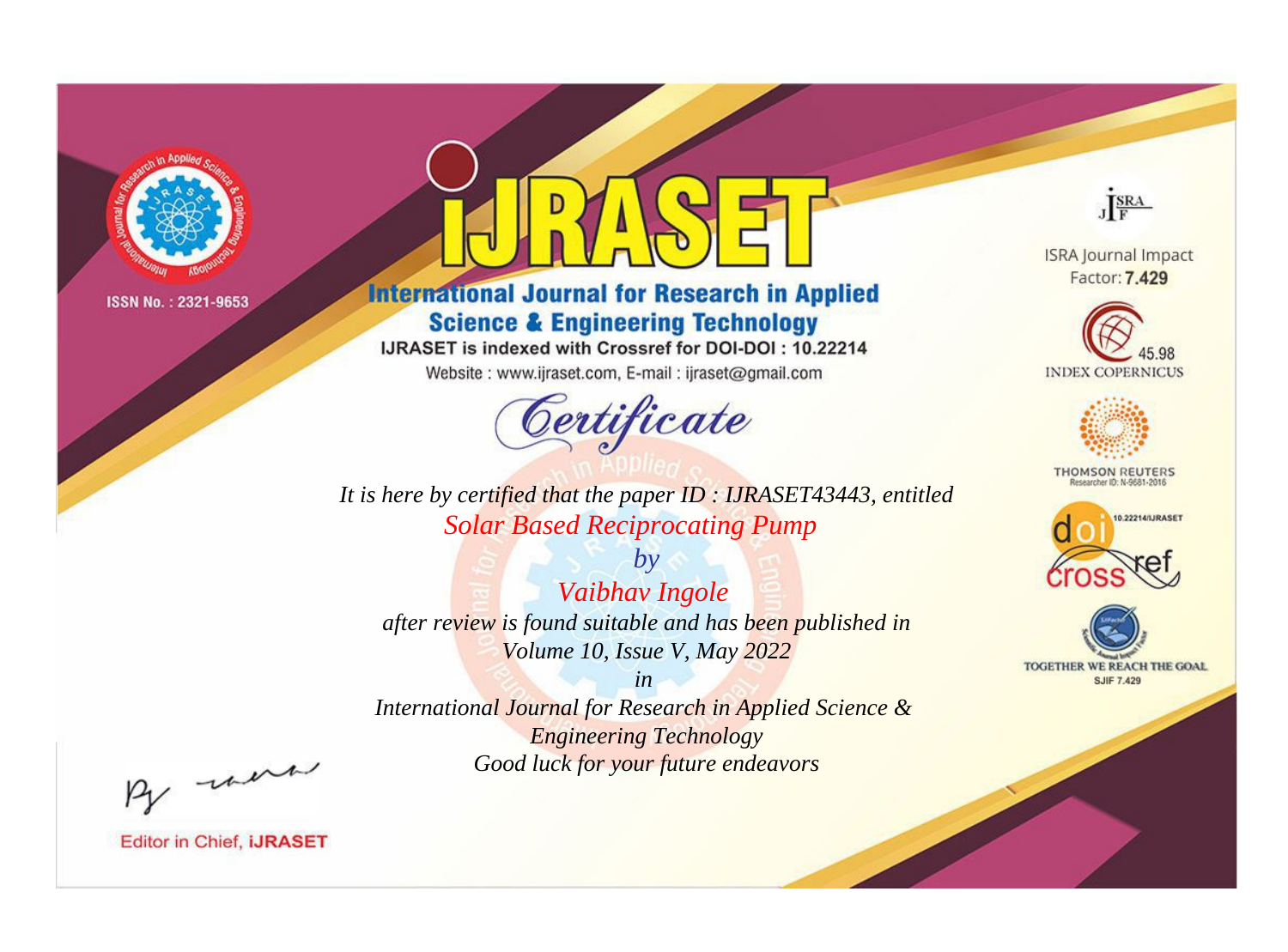

# **International Journal for Research in Applied Science & Engineering Technology**

IJRASET is indexed with Crossref for DOI-DOI: 10.22214

Website: www.ijraset.com, E-mail: ijraset@gmail.com



**ISRA Journal Impact** Factor: 7.429

JERA





**THOMSON REUTERS** 



TOGETHER WE REACH THE GOAL **SJIF 7.429** 

*It is here by certified that the paper ID : IJRASET43443, entitled Solar Based Reciprocating Pump*

*by Mahesh Pokale after review is found suitable and has been published in Volume 10, Issue V, May 2022*

*in* 

*International Journal for Research in Applied Science & Engineering Technology Good luck for your future endeavors*

By morn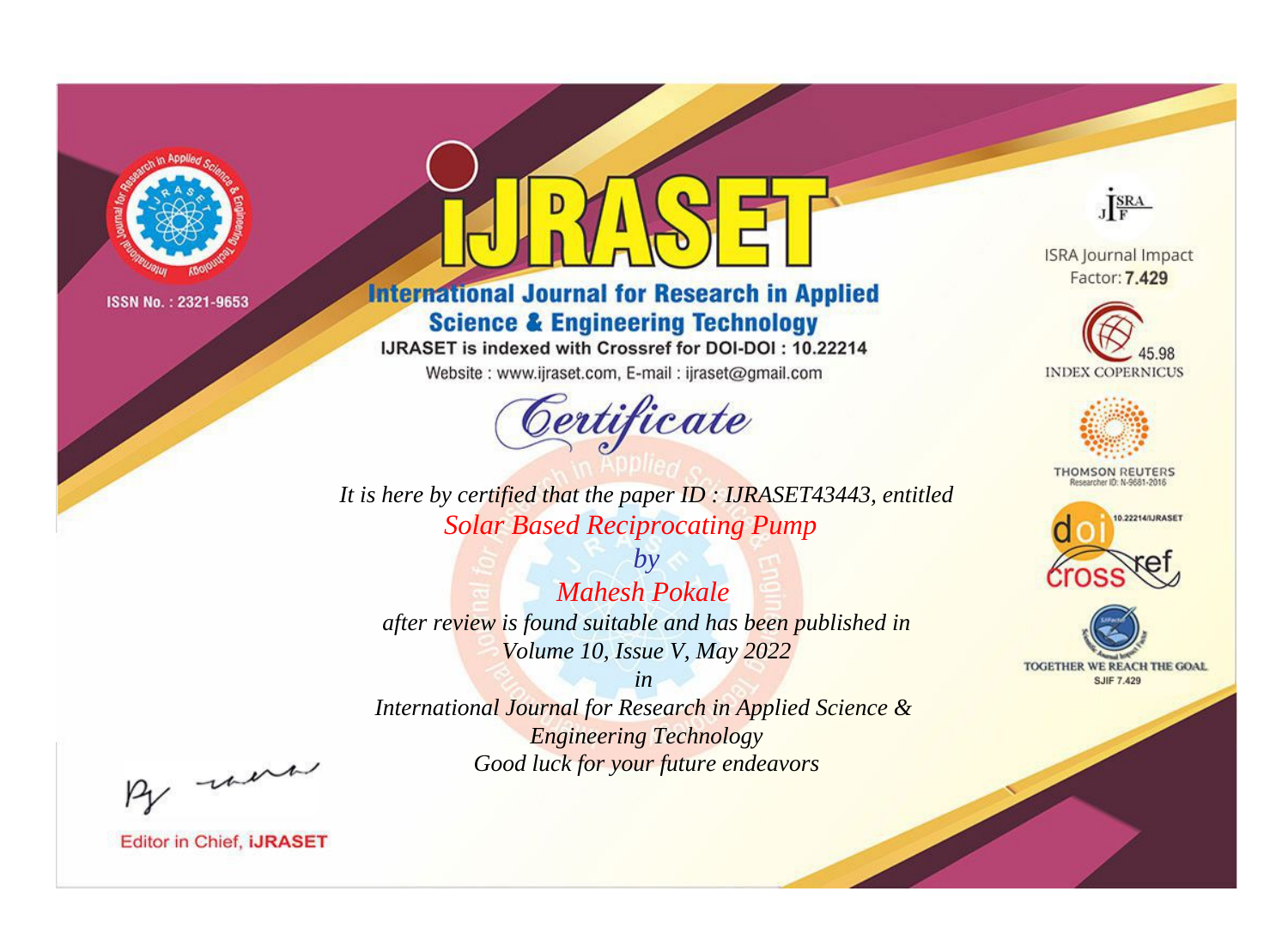

# **International Journal for Research in Applied Science & Engineering Technology**

IJRASET is indexed with Crossref for DOI-DOI: 10.22214

Website: www.ijraset.com, E-mail: ijraset@gmail.com



**ISRA Journal Impact** Factor: 7.429

JERA





**THOMSON REUTERS** 



TOGETHER WE REACH THE GOAL **SJIF 7.429** 

*It is here by certified that the paper ID : IJRASET43443, entitled Solar Based Reciprocating Pump*

*by Pujan Ghorad after review is found suitable and has been published in Volume 10, Issue V, May 2022*

*in International Journal for Research in Applied Science &* 

*Engineering Technology Good luck for your future endeavors*

By morn